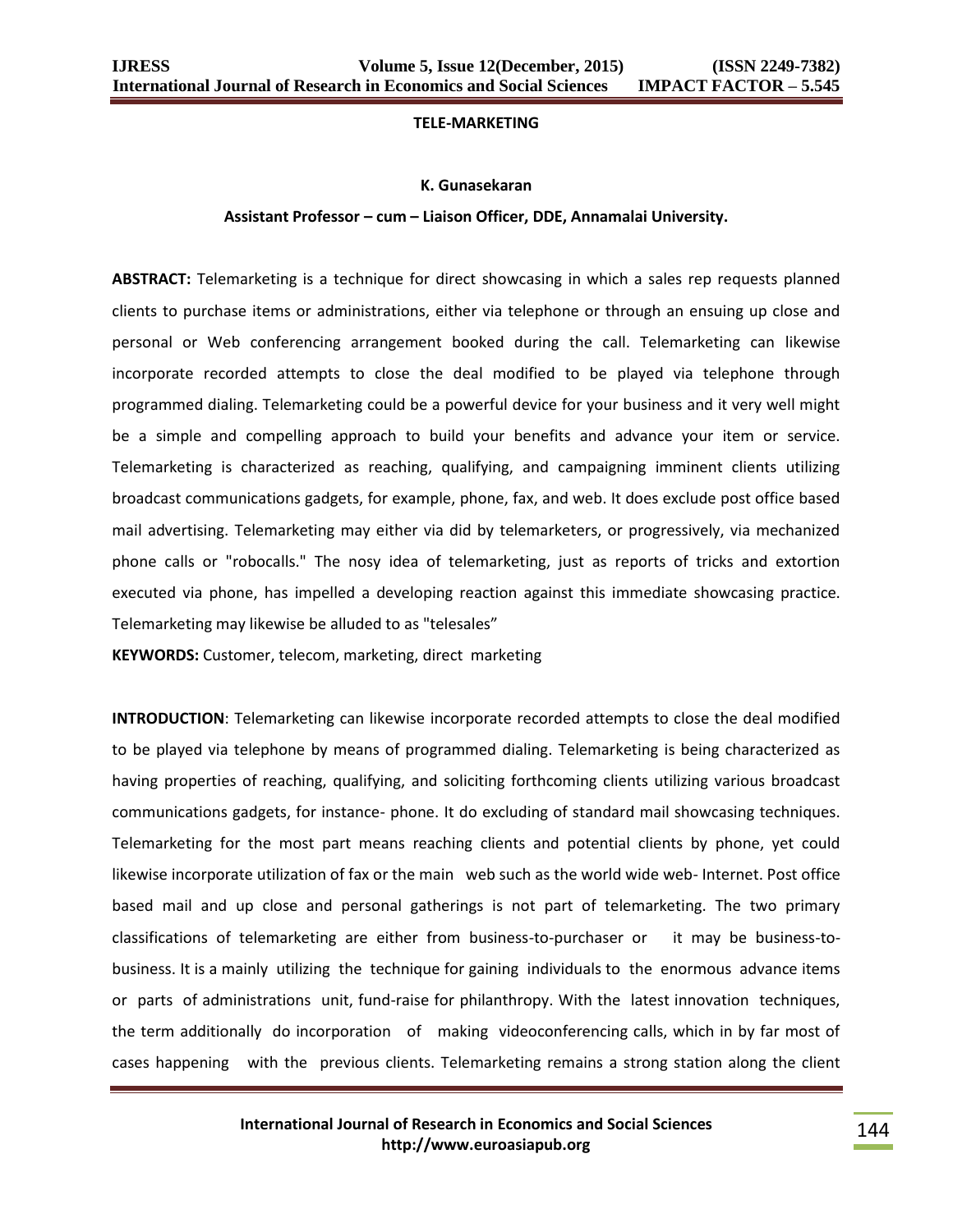venture. And keeping in mind that many promoting thought pioneers assume that inbound calls a major trend dark, outbound telemarketing is still very predominant.

### Telemarketing canvassing

Tele- marketing cold soliciting means reaching latest clients. The purchaser has presumably never purchased any kind of object from the organization and having no clue that the individual in question would be of incredible reachable drawn nearer. Telemarketers buy arrangements of naming scheme as calling from rundown administration offices, which have data on individuals as per age, the social gathering such as ethnic gathering, premiums, calling, financial level, scholarly level, etc. If a telemarketing group is being entrusted with a lot of advancing cutter, it wouldn't like to phone individuals who is living in lofts. It would try to buy arrangements of individuals having a nursery, and the condition of terms are being offered, with the individuals of great scoring values

### **Promoting enormous products:**

While telecommunication's marketing has turned into an amazingly well known apparatus to advance items, it is likewise a troublesome technique in present day promoting, on the grounds that customers think that its quite known as the irritating factor and the hazardous factors. The vast majority don't really for caring for being called by unknown out of the blue enormous number of associations utilization of having deceptive in mask of truth – or possibility of enormous incredibly the disturbing amount – having rehearses in enormous telemarketing. For instance 'robo-calling', a system that make use of a pre-recorded message that is being conveyed to a large number of phone endorsers in a single communicate – the phone rings, you answer, and heard about a special account.

### **Legislation:**

As a result of con artists, just as nosy and disagreeable techniques utilized by various telemarketers, most governments have presented legislation. In the United States, a few locales have "Not to Call' records through enactment or industry association. Telemarketing groups are not permitted to contact taking interest purchasers. Organizations that call individuals on these 'Don't Call' records are subject to strong fines. The US Federal Trade Commission actualized a National level of Do Not Call main Registry term that keep trying to decrease nosy telemarketing over the country. The National Do Not Call Registry has the accompanying cautioning on its landing page

# **Benefits served by telecommunication:**

**Enhancing Listening Skills:** deals isn't all discussion, quite a bit of it is having the option to tune in. Through making tuning in to an individual's questions such as the main concerns, needs and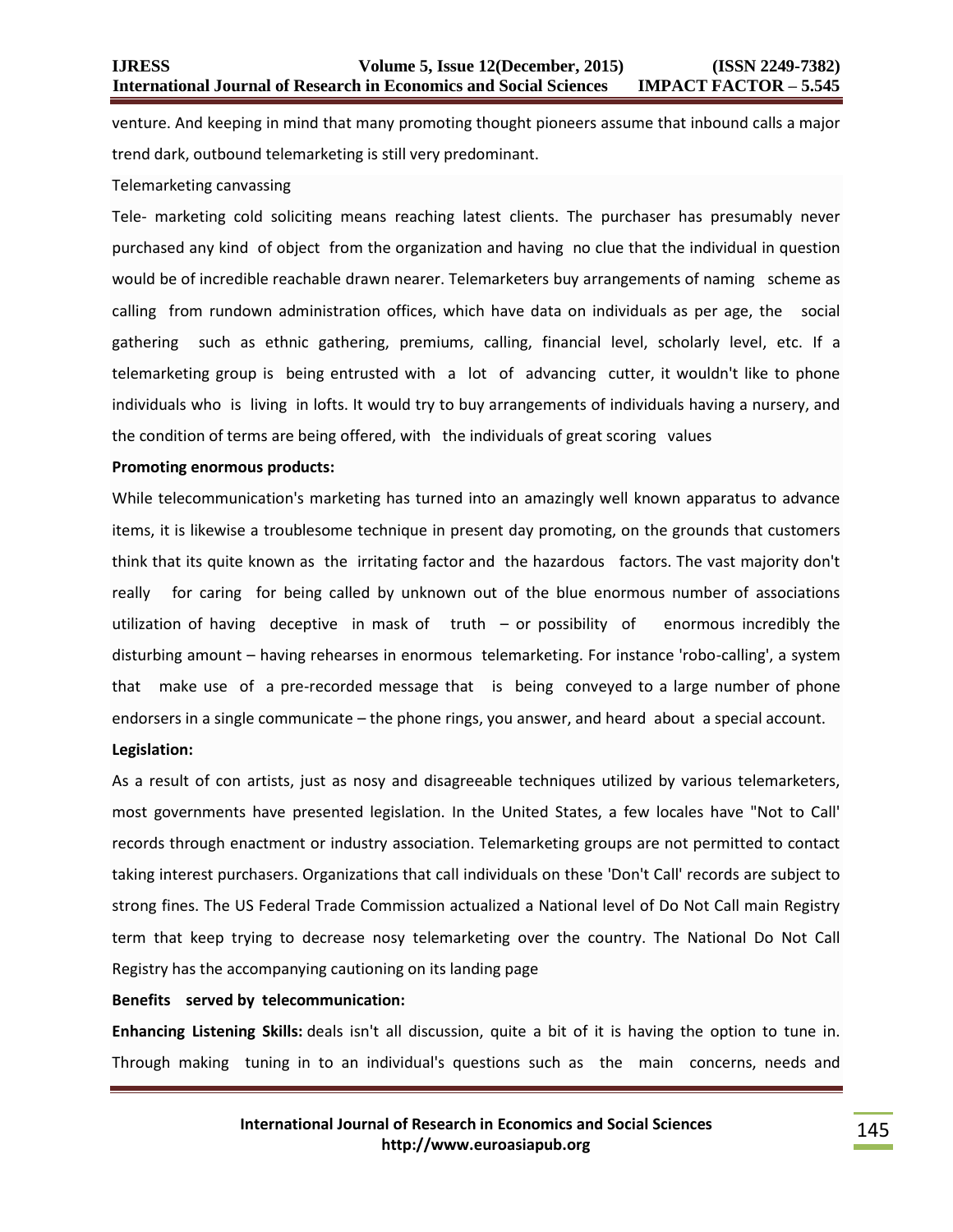enormous questions, tailoring of statement is the term that have been stated, the statetement is being done – or with the brief knowledge of term – as per according to their inclinations. For instance, in the event that you are providing the offering of arrangements to the test-drive of doing it, and discovering that the individual is a devoted fisherman who making loathes of the shading blue, you have to make knowledge of could doing attempting to make cause of them to envision they are providing the driving a dependable, silver-hued vehicle up to an outstanding angling lake adjacent.

### **Integration of Honesty:**

the great deals originate from legit individuals. On the off chance that you twist reality there is a significantly more serious danger of your request being dropped, or issues later on with clients and different divisions in your organization.

**Resilience in providing communication:** telemarketing is loaded with dismissal. You might call handfuls and many form of individuals and they all state they are not intrigued – here and there discourteously. You should be the sort of person who continues onward – industriously and excitedly – regardless of how terrible things have all the earmarks of being.

**Serve versatile features**: incredible telemarketers are exceptionally versatile individuals. Through the span of only one day, you would talking about a wide scope of individuals with various tastes, states of mind, inclinations, financial and scholastic levels, and degrees of status. You need to probably adjust the methodology as a proper indication by the individual with the conversation take place between and what is being performed in advancing terms

**Inspiration**: you should be an exceptionally energetic individual who could do work in an energetically manner under his or her own steam. Deals is a numbers game – the more individuals that would create the the more business opportunity. there is a need of loads of terms related to inspiration to make proper contact whatever number individuals as could reasonably be expected, and still stability crisp and positivism in each cellphone calling

**Voice**: a great telemarketer must possess an extraordinary voice. there would be likewise requirement to embrace a tone that suits whoever one do conversing with.

**PC Literacy**: by and large, you should realize how to utilize the excel like spreadsheets, the use of customer resource programming, the Internet when all is said in done, and other PC related things.

**Sharp Learner:** incredible telemarketing individuals are continually ready and needing to learn. Most telesales directors and supervisors report that their best-performing individuals were those most anxious to have getting of the hanging of during the instructional classes. You should be the type of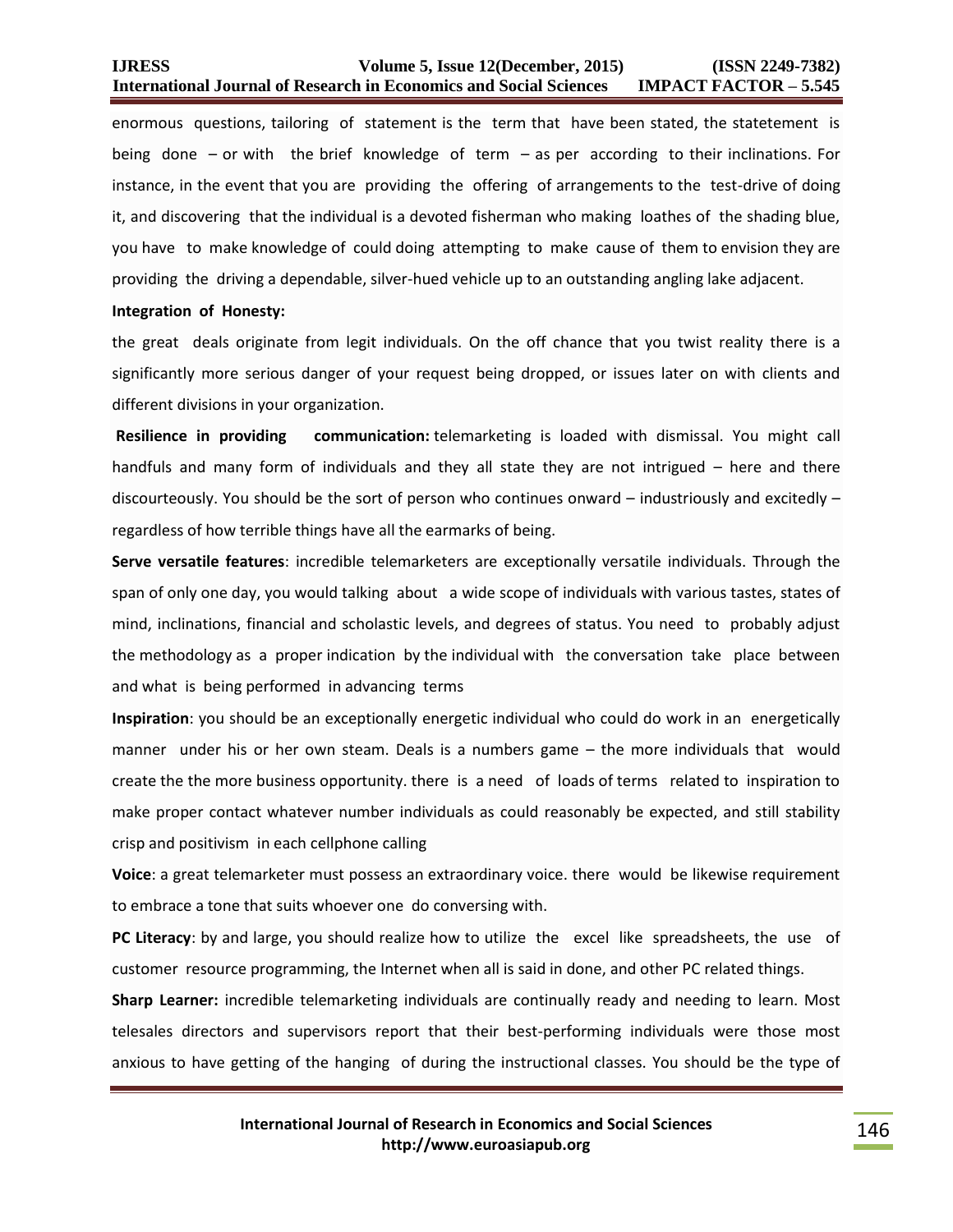individual who is continually paying special mind to the latest objects to have gaining knowledge to be obtained from partners along with prospects and enormous managers,

**Faith:** there must have belief of that one would get success. That is the main reason which would keep the same going after making calling for more than fifty individual and getting nowhere.

**Well Organization:** management of the enormous time zones, need of co-coordination of diaries along with Customer Resource Management protocols meant that now days the various professional marketer must have very prominent organization. building various appointments for a hectic team of all the sale person in variant regions of the nation or even the universe , there would be a requirement of organizing not only about the time. build sure they have easily accessibility of when that next conversation had to takes place.

### **Main procedure with beneficial results:**

Telemarketing might be done from an organization office, from a call focus, or might be from house. It might also do inclusion of a live administrator voice broadcasting which is most habitually make connection with some kind of political availability of messages. In business-to-business lead age situations, telemarketing frequently make target about apparent chiefs who might be of great prospects for administration. The telemarketing approach is being frequently joining with effort through the exchange of test as email or online networking, normally alluded to as a rhythm. Calls are normally made by various deals enhancement agents with the objective of this effort being a consequent gathering—regularly with a record official at the merchant organization. An compelling telemarketing make put efforts in frequently terms including at least two calls. The principal call make decision about the client's enormous expectations. The last call rouses the client to have building a buy. Planned clients are being enormously recognized by different availability of methods, including past buy history, past solicitations for data, credit limit, rivalry section structures, and application shapes. Names may likewise be acquired from another organization's customer database or got from a phone catalog or another open rundown. The capability procedure is planned to figure out which clients are destined to make purchasing of the item or thus administration is being done . Telemarketing methods are being additionally in a connection with variant category of electronic showcasing which make utilization of email or fax messages, in which spam is being known by many types of recipients. Magnanimous, graduated class affiliations, and ideological groups regularly make use of telemarketing to do make request about gifts. Showcasing think-tanks make use of telemarketing terms to have survey of the prospective terms or past customers of a client's business in order to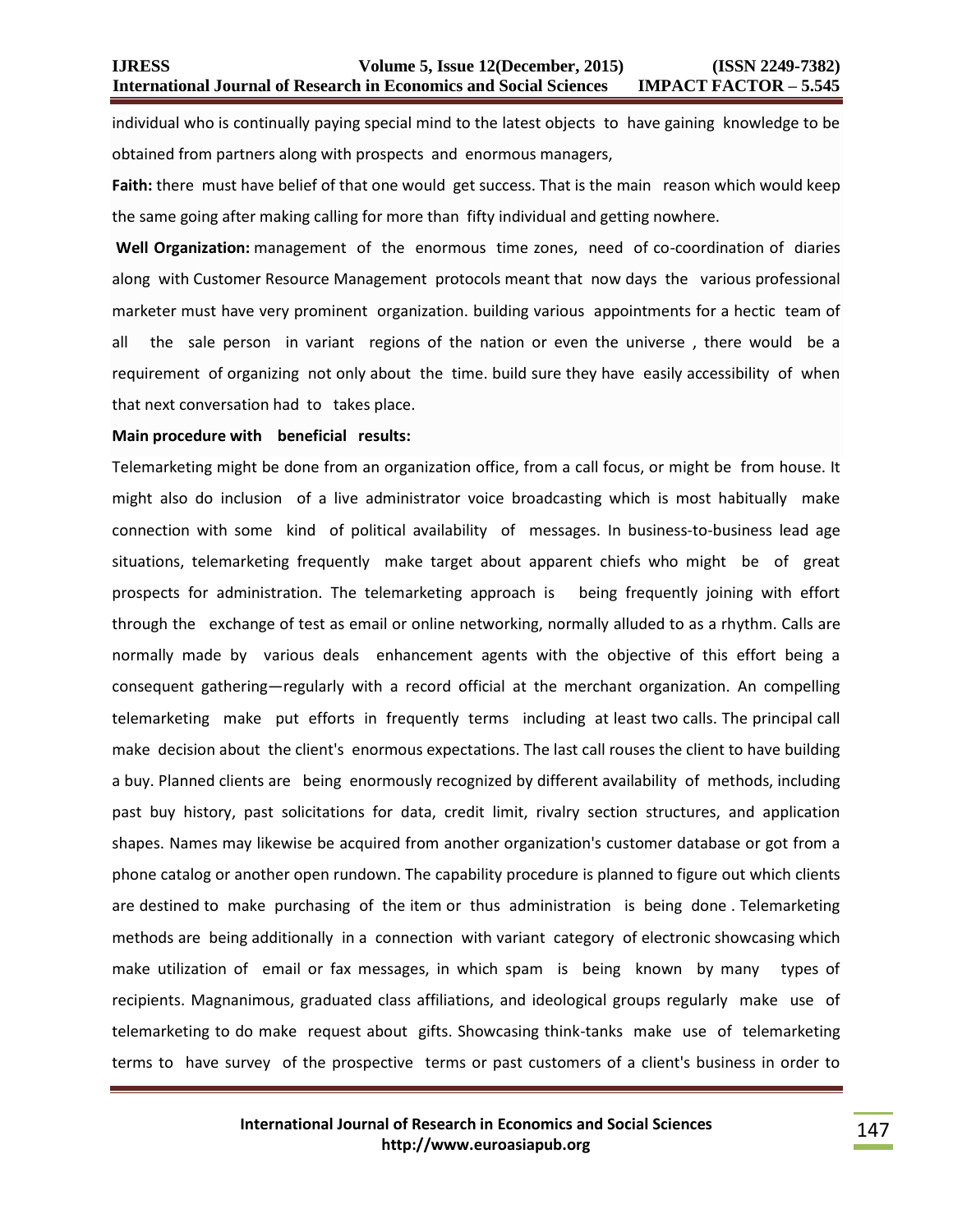control over market acceptance of or satisfaction with a particular product, service, brand, or company. [Public opinion does make polls](https://en.wikipedia.org/wiki/Public_opinion_poll) about the conduction in a quite same way

## **Advantages of making use of telemarketing**

The principle advantage of utilizing telemarketing to advance your business is that it enables you to quickly measure your client's degree of enthusiasm for your item or administration. Also it enables you to do the accompanying:

1. Providing an increasingly intelligent and individual deal administration

- 2. Creation of a quick affinity with your clients
- 3. Explanation about specialized issues all the more unmistakably
- 4. Generation of leads and arrangements
- 5. Maximum selling from a separation to do expansion of your business region
- 6. Reaching a greater number of clients than with in-person deals calls
- 7. Selling to both existing and new clients
- 8. Achievement of results which are quantifiable in nature

# **Data noted:**

Tele market would do expansion of the main selling at large benefits of crores and billion. 2021 to 850 million and in general Internet Protocol traffic is mainly required to expand 4-overlapping at 33.5 percentage by one year ago 2021. The Indian Government is wanting to have creation of 100 shrewd city ventures, where Internet of Things would assumption of a fundamental task being developed of those urban communities.

| Tele-marketing affecting features                                 | <b>Total gained profit</b> |
|-------------------------------------------------------------------|----------------------------|
| Service and infrastructure                                        | 62000 crores               |
| Internet coverage by making selling products   260 to 450 million |                            |
| Optical fiber converge                                            | 1.5 million kilometer      |
| Fivefold jump                                                     | 6.5 billions               |

Because individual people don't need to exchange foreign currency as often as international corporations, Monocarp wanted to increase the number of corporate clients it served. It had avoided doing so in the past because the process of generating leads for the senior sales team was time consuming and expensive.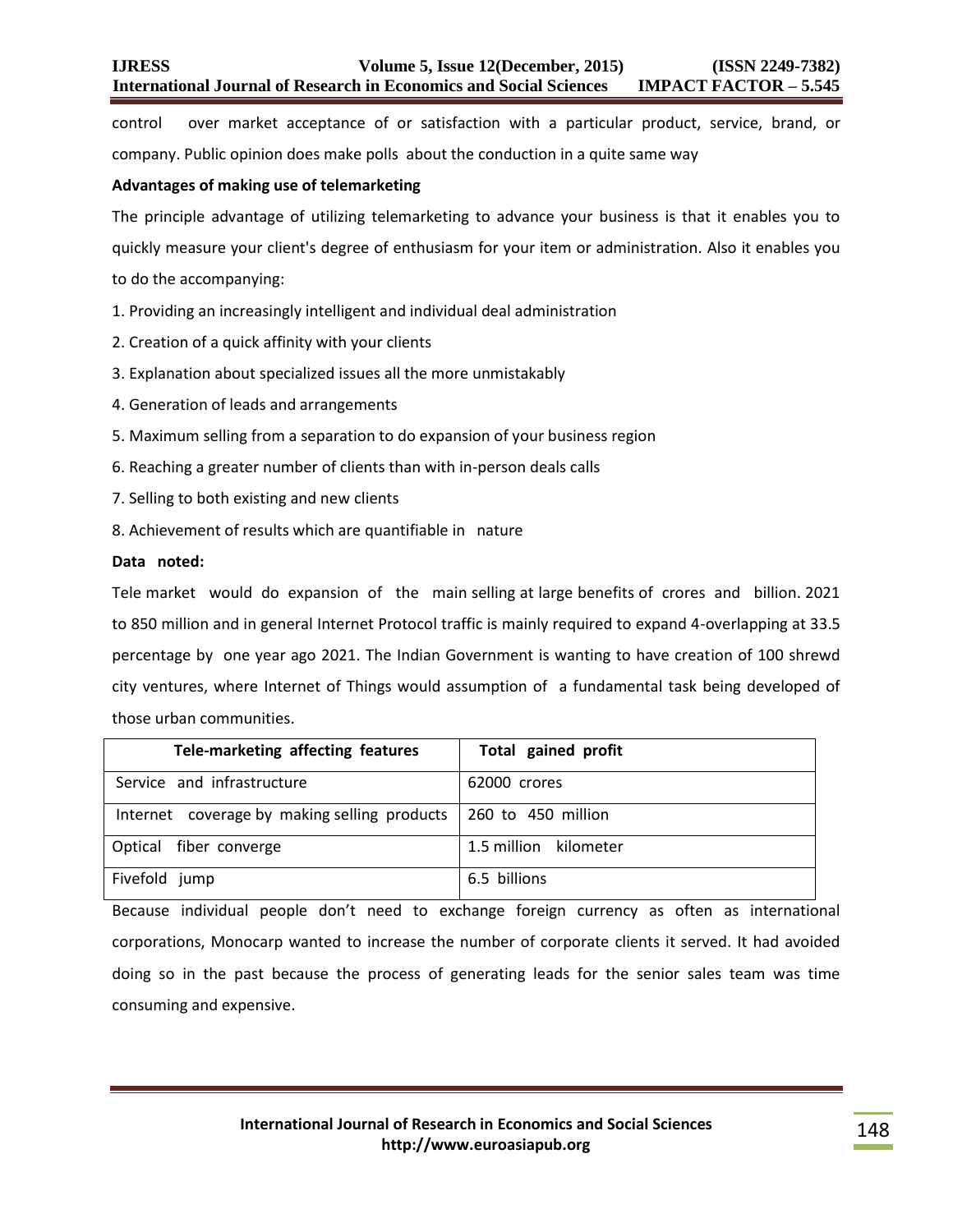### **Use of tele-marketing**

Telemarketing could do aid in a wide assortment of associations to make accomplish would enhance various improvements , also improved outcomes in various ways. In spite of the fact that the most clear type of telemarketing includes organization calls to people at home to pitch them items, telemarketing is likewise a noteworthy technique in business-to-business deals, occasion advancement, political crusading, and lead age for increasingly complex deals methods

Organizations that desire to advance an occasion that interests to a particular statistic can likewise utilize telemarketing to have achievement of potential members. For example, an organization that make arrangement of proceeding with training gatherings for dental specialists could utilization of telemarketing to make contact for an enormous number of dental practices to bring issues to light about an up and coming meeting, and urge the dental specialists to visit.

### **Enormous Government Initiatives**

The legislature has optimized changes in the telecom segment and keeps on being proactive in giving space to development for telecom organizations. A portion of the other real activities taken by the legislature are as per the following:

•The area of Informational Technology means to be setting up of more than 1.5 million about the web empowered regular administration focuses crosswise over India according to the National electronic -Govern Planning .

•FDI top in the tele-communication segment has been expanded up to complete proportions from two third of percent; out of complete percent, 49 proportions would be performed through programmed course and the rest will be done through the FIPB endorsement course.

•FDI of up to complete percentage is mainly allowed for the designing framework suppliers offering of electronic mail and audible form -types of voice message.

•The Indian govt. has make presentation about Digital India program under which every one of the areas, for example, human services, retail, and so on would be associated through web

## **CONCLUSION**

during 2015, the Commission additionally altered the TSR to preclude the utilization of remotely made installment requests and checks, money to-greenbacks moves, and money reload components in both outbound and inbound telemarketing., more applications/content and most likely just because, expanded taxes. We saw free OTT applications reclassify the market and the open responding firmly towards internet fairness with more prominent mindfulness crosswise over different stages. Fruitful sale